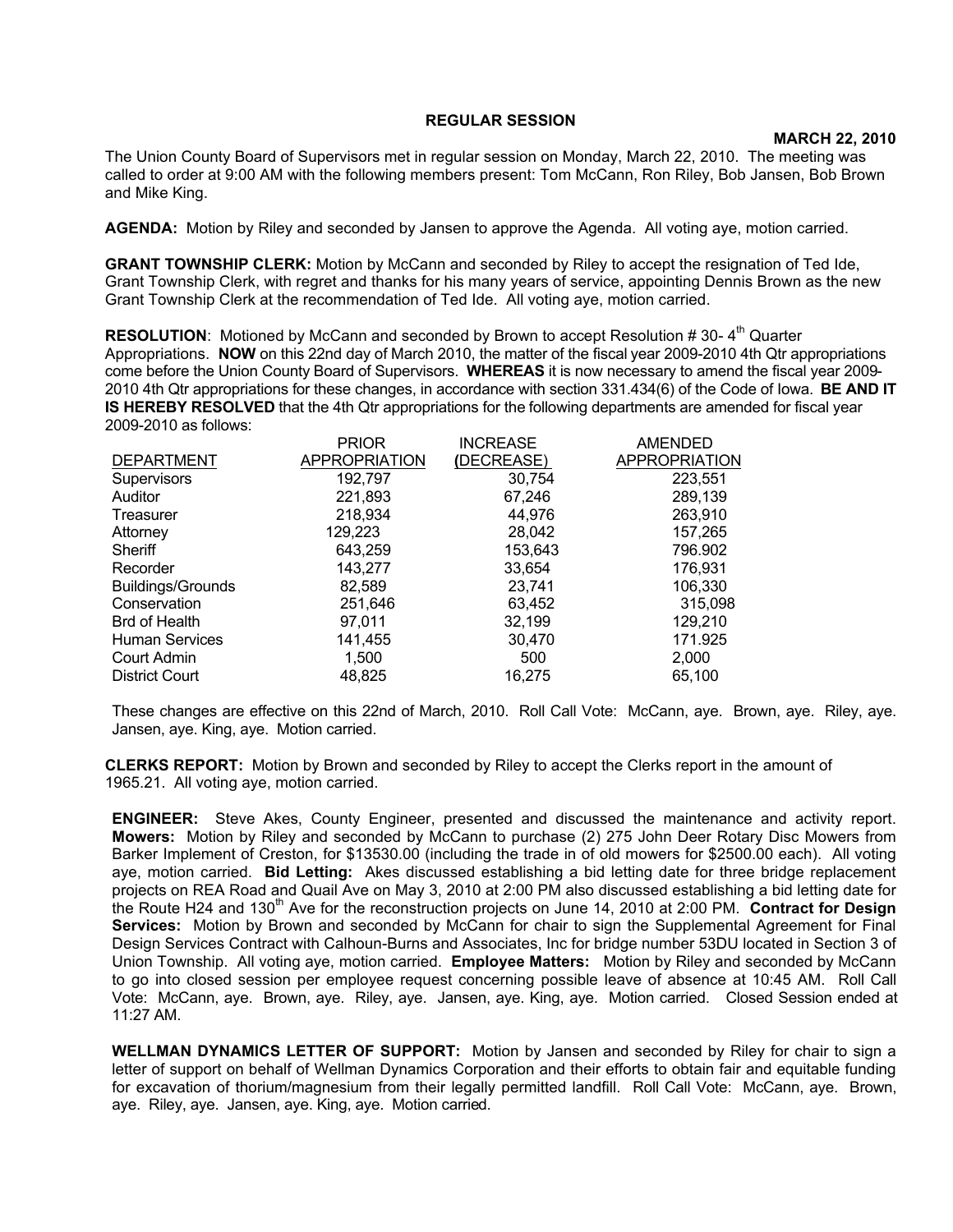**MINUTES:** Motion by McCann and seconded by Jansen to approve the minutes from 3/15/2010. All voting aye, motion carried.

**CLAIMS:** Motion by Riley and seconded by McCann to approve claim 107511-107590. All voting aye, motion carried.

| 0001 GENERAL BASIC FUND               |           |                                          |           |
|---------------------------------------|-----------|------------------------------------------|-----------|
| A-1 WINDOW SERVICE                    | 110.00    | 0010 MH-DD SERVICES FUND                 |           |
| AKIN BUILDING CENTER                  | 35.29     | <b>CROSSROADS MENTAL HLTH</b>            | 12,528.08 |
| ALEGENT HEALTH BERGAN MERCY           | 1,348.00  | 0010 MH-DD SERVICES FUND TOTAL:          | 12,528.08 |
| <b>ALLIANT ENERGY</b>                 | 359.93    |                                          |           |
| <b>ARAMARK</b>                        | 12.64     | 0011 RURAL SERVICES BASIC                |           |
| <b>B M SALES</b>                      | 25.00     | <b>BOECKMAN</b>                          | 561.47    |
| <b>BAKERINK</b>                       | 15.00     | <b>GREATER REGIONAL MEDICAL CTR</b>      | 6,686.17  |
| <b>BROWN</b>                          | 15.00     | <b>IOWA TELECOM</b>                      | 77.25     |
| BYERS WOOD & GLASS SHOP               | 57.60     | <b>QUALITY INN &amp; SUITES</b>          | 56.00     |
| <b>CARD SERVICES</b>                  | 1,802.32  | 0011 RURAL SRVCS BASIC TOTAL:            | 7,330.42  |
| <b>CARLSON</b>                        | 15.00     |                                          |           |
| <b>CHAT MOBILITY</b>                  | 183.42    | 0020 SECONDARY ROAD FUND                 |           |
| <b>CHEERS</b>                         | 15.00     | <b>ALLIANT ENERGY</b>                    | 10.74     |
| <b>CHEERS</b>                         | 15.00     | ARAMARK                                  | 208.25    |
| <b>CHEERS</b>                         | 15.00     | <b>BARKER IMPLEMENT</b>                  | 564.73    |
| <b>CITY OF CRESTON</b>                | 7,920.03  | <b>CARQUEST OF CRESTON</b>               | 90.01     |
| <b>COEN-BEATY FUNERAL HOME</b>        | 1,000.00  | <b>CROSS-DILLON TIRE INC</b>             | 1,685.00  |
| <b>CRESTON MUNICIPAL UTILITIES</b>    | 265.90    | <b>FASTENAL COMPANY</b>                  | 64.31     |
| <b>CRITTENDEN</b>                     | 15.00     | H-E PARTS DISTRIBUTION                   | 144.88    |
| <b>GE CONSUMER FINANCE</b>            | 4.87      | HOLIDAY INN DES MOINES AIRPORT           | 367.36    |
| <b>GREATER REGIONAL MEDICAL CENTE</b> | 1,405.00  | <b>ICEOO-ALICE PANKONEN</b>              | 15.00     |
| <b>HARRELL</b>                        | 170.94    | <b>IOWA TELECOM</b>                      | 575.41    |
| HEALTH TRUST PHYSICIANS CLINIC        | 932.00    | MURPHY TRACTOR & EQUIPMENT CO            | 4,500.00  |
| <b>HOAKISON</b>                       | 15.00     | NORSOLV PRODUCTS COMPANY                 | 139.95    |
| <b>HY-VEE INC</b>                     | 2,246.00  | <b>QUALITY GLASS</b>                     | 80.00     |
| ILLOWA COMMUNICATIONS                 | 159.75    | RAPIDS REPRODUCTIONS INC                 | 111.97    |
| IOWA CO ATTORNEYS ASSOC               | 237.00    | <b>SNAP-ON TOOLS</b>                     | 19.25     |
| <b>KENYON &amp; NIELSEN</b>           | 138.00    | ST LUKES CTR FOR OCCUPATIONAL            | 100.00    |
| <b>KING</b>                           | 282.74    | TRUCK EQUIPMENT, INC                     | 609.84    |
| <b>KLINE</b>                          | 15.00     | <b>ZIEGLER INC</b>                       | 2,658.30  |
| LES NELSON INVESTMENTS                | 567.68    | 0020 SECONDARY RD FUND TOTAL:            | 11,945.00 |
| <b>LOOMIS</b>                         | 15.00     |                                          |           |
| MADISON CO HEALTH CARE                | 22,727.00 | <b>4000 EMERGENCY MNGMNT FUND</b>        |           |
| <b>MADISON COUNTY ER DR</b>           | 408.00    | <b>ALLIANT ENERGY</b>                    | 300.00    |
| MADISON CTY RADIOLOGIST GROUP         | 339.00    | CITY OF CRESTON                          | 1,338.08  |
| <b>MAIL SERVICES LLC</b>              | 410.12    | <b>CRESTON PUBLISHING CO</b>             | 51.12     |
| <b>MITCHELL</b>                       | 15.00     | <b>DUCKWORTH</b>                         | 89.49     |
| OFFICE MACHINES COMPANY INC           | 166.41    | IOWA STATE SAVINGS BANK                  | 287.02    |
| <b>OLSON</b>                          | 7.81      | <b>IOWA TELECOM</b>                      | 141.76    |
| <b>PITNEY BOWES</b>                   | 171.00    | <b>MEDIACOM</b>                          | 47.95     |
| <b>QUEE</b>                           | 15.00     | OFFICE MACHINES COMPANY INC              | 99.64     |
| RJ'S PLUMBING & HEATING INC           | 500.00    | <b>VICKER PROGRAMMING &amp; SERVICES</b> | 134.90    |